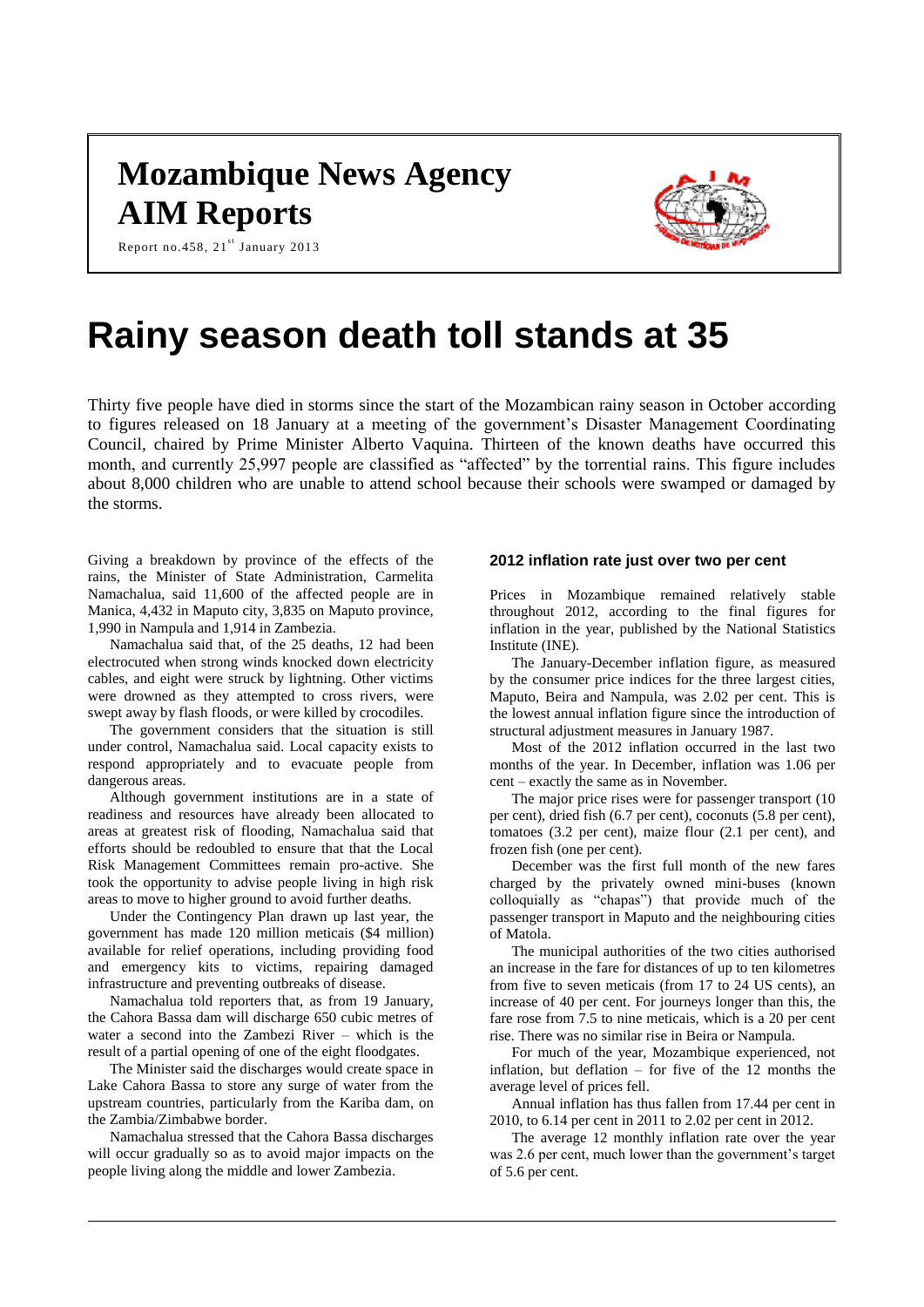# **Rio Tinto writes down its Mozambique assets**

Logistical problems and an initial overestimate of coking coal reserves have led the London-based mining company Rio Tinto to announce that it expects to write down its Mozambique coal assets by around \$3 billion.

There will be an additional write-down of the company's aluminium assets in the order of \$10 - \$11 billion and smaller write downs elsewhere of about \$500 million.

This leads to what is known as "a non-cash impairment charge" of around \$14 billion in Rio Tinto's 2012 results. An "impaired asset" is defined as one in which its market value falls below its book value, and is not expected to recover.

The write-downs have led to the immediate removal of the Rio Tinto Chief Executive Officer, Tom Albanese, although a Rio Tinto release puts a positive spin on this, stating that Albanese "has stepped down as chief executive by mutual agreement with the Rio Tinto board".

The man who was in charge of acquiring the Mozambican assets, the former Rio Tinto Energy Chief Executive, Doug Ritchie, has also stepped down.

The Mozambique coal licences, in the western province of Tete, were initially held by the Australian company Riversdale Mining. Rio Tinto took a controlling interest in Riversdale in April 2011, and then full ownership in June of that year. As a result the Riversdale operations in Tete were renamed Rio Tinto Coal Mozambique Ltd.

The final major purchase was the 26.27 per cent holding that Tata Steel had in Riversdale. Rio Tinto paid Tata \$1.06 billion for those shares.

Riversdale's main asset was the Benga coal project in Moatize district, owned jointly with Tata Steel of India. Benga is a gigantic open cast coal mine which began exporting coal last year.

A second asset is the Zambeze Project, which may contain even larger coal reserves than Benga. In 2010 Riversdale signed an agreement with Wuhan Iron and Steel Corporation of China to develop the Zambeze reserves.

It now seems that the Riversdale assets were overvalued, and that Rio Tinto underestimated the logistical challenges involved in moving coal from Benga to ports on Mozambique's Indian Ocean coast.

Rio Tinto inherited from Riversdale a plan to move the coal by barge to the mouth of the Zambezi, where it would be transshipped onto larger vessels.

But the Mozambican government vetoed this plan on environmental grounds, which left Rio Tinto with no option but to continue using the Sena railway line to take the coal to the port of Beira. In the near future, the Sena line, and the Beira coal terminal, will be operating at full capacity.

Further options are needed, and Rio Tinto's main rival, the Brazilian mining giant Vale, is already building a new railway that will cross southern Malawi and join up with Mozambique's existing northern railway to the port of Nacala. Vale plans a new coal terminal at Nacala-a-Velha.

But Rio Tinto appears to have had no fall-back position when its plan to use barges failed to win approval. Furthermore, the amount of coking coal that can be recovered from the Benga and Zambeze concessions was overestimated.

Albanese and Ritchie are not receiving the bonuses that normally go to retiring chief executives. They will receive no lump sum payment, no performance bonus for 2012 or 2013, and no share award for 2013. According to Rio Tinto, when they leave the company in July "all outstanding entitlements under Rio Tinto's long-term incentive plans will lapse and their outstanding deferred bonus share entitlements earned in previous years will be forfeited".

# **Chibuto heavy sands tender annulled**

Minister of Mineral Resources Esperanca Bias has annulled the restricted tender held last year for the development of the titanium-bearing heavy mineral sands in Chibuto district, in the southern province of Gaza.

Under the tender the rights to exploit the Chibuto heavy sands were granted to the Zambezi Delta Consortium, which had 180 days to negotiate with the government the terms and conditions for the project.

This was the third company to be awarded the rights to Chibuto mineral sands. Originally the rights were given to Australian company BHP-Billiton, but it withdrew in 2009.

Then, in April 2011 the rights were handed over to Rock Forage Titanium Ltd, a company formed by Canadian and Mozambican investors.

However, in November 2011 the government cancelled Rock Forage Titanium's rights because the company failed to pay it the agreed signature bonus of \$50,000 despite repeated extensions to the deadline.

The government therefore had to lunch another tender, which only received two bidders: Zambezi Delta Consortium and SPI Chibuto Sands Consortium.

Once again the tender has failed. The deadline for negotiating and signing a project implementation agreement with the government expired on 3 December, but the company did not meet the deadline, and the government is now back to square one.

The sands at Chibuto contain known reserves of 72 million tonnes of ilmenite, 2.6 million tonnes of zircon and 400,000 tonnes of rutile. This is enough to keep a mine in production for 30 years.

Ilmenite (iron titanium oxide) and rutile (titanium dioxide) are used to make white pigments for paints, paper and plastic. Titanium can be extracted from these ores and used to manufacture metallic parts where light weight and high strength are needed. Zircon (zirconium silicate) is used for abrasive and insulating purposes.

#### **Agriterra expands production**

The Guernsey registered trading company Agriterra on 17 January announced that it has acquired a 2,500 hectare farm in the central Mozambican province of Manica, which will provide the company with bananas and macadamia nuts.

The farm, which also has land that will be used to expand the company's cattle production, is 25 kilometres north of Agriterra's Mavonde Stun Ranch and is next to the Nyadzonya River.

According to the Agriterra Executive Director, Euan Kay, "the purchase of additional acreage in Mozambique provides a strong boost to our rapidly expanding beef operations, which are already producing significant revenues for the Group".

The banana plantation is currently producing seven tonnes per week and the company intends to further develop the plantation. Meanwhile, the macadamia orchard is expected to begin producing nuts for market within two years.

The company is also aiming to double production at Mavonde following the purchase of a neighbouring 1,000 hectare farm.

The dam for irrigating the Mavonde farm is now completely full with 48 billion litres of water. The dam will also provide electricity to power the irrigation pumps.

The chairman of Agriterra is former England test cricketer Phil Edmonds.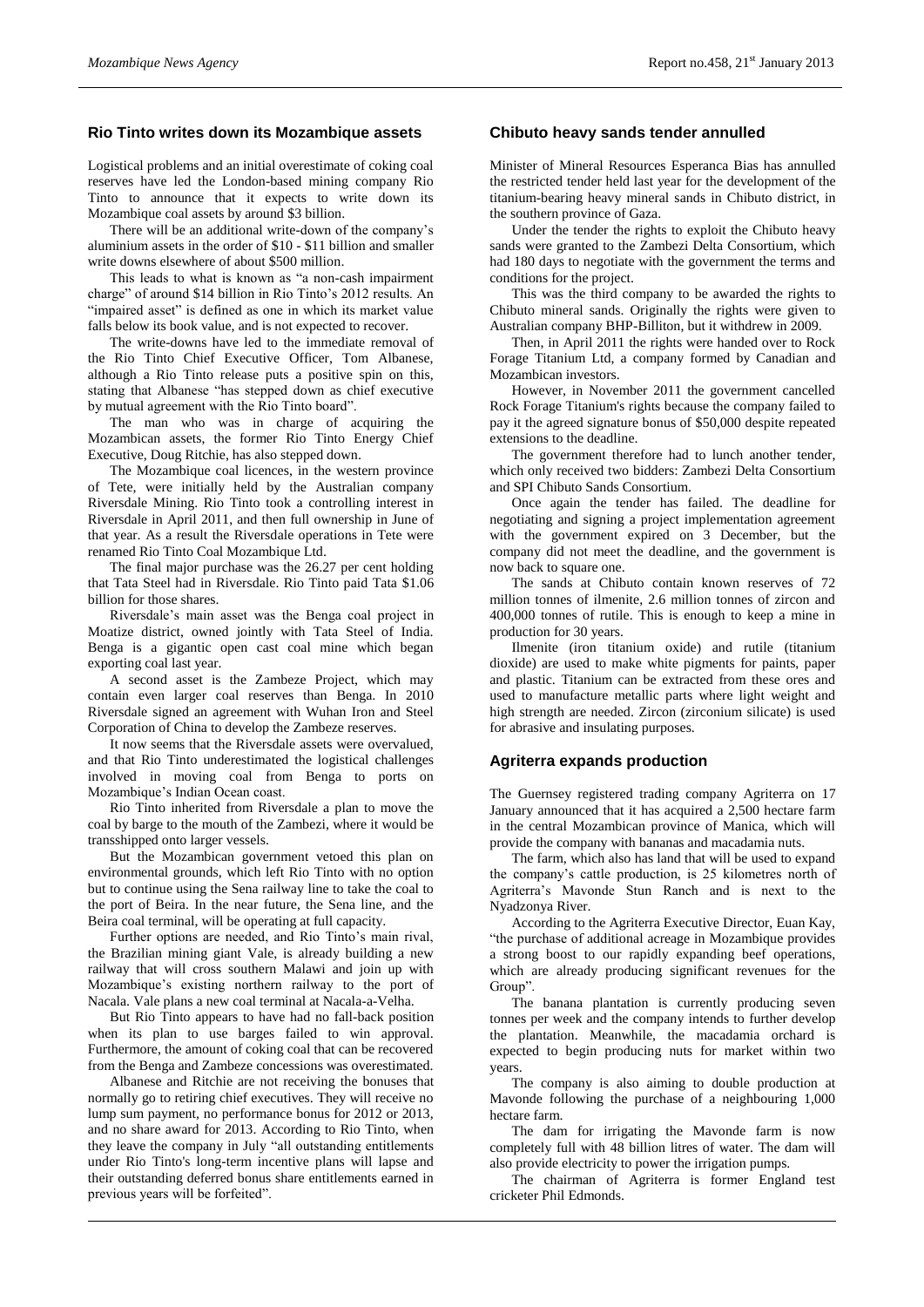# **Italy donates agricultural equipment**

The Mozambican government's Agricultural Development Fund (FDA) on 9 January received an Italian donation of 110 tractors with ploughs and trailers.

The equipment was delivered at a ceremony in Manhica district, about 90 kilometres north of Maputo. The donation also included ten water pumps for irrigation, 20 water tanks, and a variety of material for processing cashew nuts. The entire donation is valued at  $\epsilon$ 7.2 million (\$9.4 million).

The tractors and associated equipment will allow the establishment of Service Provision Centres (CPS) in all Mozambican provinces. These Centres are a key part of the Mozambican government's agricultural mechanisation programme approved in 2012.

Farmers who are unable to buy their own equipment will be able to hire tractors from a CPS at an accessible price. They will then be able to increase the area under cultivation, and thereby increase their production.

The Centres will be operated by private companies, to be selected by public tender.

The chairperson of the FDA board, Setina Titosse, told the Manhica ceremony that the strategy of creating the new centres was intended to reduce the difficulties experienced to date in making agricultural machinery available to farmers.

Previously, when tractors were made available to farmers, "monitoring showed that they did not use the machines to their maximum capacity, much less use them to support other farmers", said Titosse. And when the tractors needed spare parts, the famers just parked them, and left them standing idle.

With the new scheme, it is private companies that will hire out the tractors. In theory, both the companies and the farmers will have an incentive to maximise use of the machines.

The central province of Manica has been allocated the largest number of these new tractors, 20, followed by Zambezia and Nampula with 15 each.

The new centres form part of the government's strategic plan for agriculture, which seeks an increase in agricultural production of at least seven per cent a year.

#### **Small scale solar power stations delivered**

The Mozambican government's Energy Fund (FUNAE) has taken provisional ownership of six new small-scale solar power stations in the southern provinces of Gaza and Inhambane.

These power stations were built under the "50 villages project" intended to increase access to electricity in rural areas not yet reached by the national grid based on the Cahora Bassa dam.

Each of the mini-power stations consists of 18 solar panels, each with a capacity to generate a maximum of 230 watts, a battery house, a charge controller, an inverter, a low voltage distribution board, and six public lampposts.

In Gaza province a station is sited at Machaila village in Chigubo district. In Inhambane province they are sited in the villages of Nhacache and Madumbuza (Massinga district), Chibiquile and Mahunzulucane (Mabote district), and Gumana (Funhalouro district).

The "50 villages project", financed by the Portuguese government, is aimed at the electrification of villages in all provinces except Cabo Delgado in the far north. It also envisages providing electricity for schools, health centres, administrative offices, shops and homes (particularly the homes of teachers and nurses).

# **Spain forced to cut aid**

Spain has been obliged to reduce its support for bilateral cooperation projects in Mozambique, according to the director of the Spanish Agency for International Development Cooperation (AECID), Juan Lopez Doriga.

Doriga, who was on a three day visit to Mozambique, told reporters on 17 January that the reduction in aid results from the sovereign debt crisis in the Euro zone. He said that the crisis has led Spain to cut cooperation entirely with 26 of the 50 countries which used to receive Spanish aid.

"Many of the countries with whom we are maintaining cooperation ties are in Latin America", he said. "But some are African countries, such as Niger, Mali, Ethiopia and Mozambique. The partnership with Mozambique is longstanding and the ties are strong, and so we have decided to continue cooperation".

"We don't yet know how much we are going to allocate to the Mozambican government", Doriga added. "First we must talk with the government to find out what its priorities are. But we are going to reduce the funds".

Doriga added that he was pleased with the meeting he had on 16 January with several members of the government, including Prime Minister Alberto Vaquina, Health Minister Alexandre Manguele and the Deputy Minister of Planning and Development, Amelia Nakhare.

AECID has been operating in Mozambique for over 30 years, and has cooperation programmes with the Mozambican government and with some NGOs.

# **Customs seize containers of illegal logs**

The Mozambican customs service has seized 30 containers full of logs that were about to be exported illegally to China through the port of Maputo.

The seizures began on 16 January in the town of Marracuene about 30 kilometres north of Maputo, where Customs located ten containers, each measuring 15 cubic metres, in a yard belonging to the Chinese firm Heng Yi.

As the investigations continued, the authorities discovered a further 20 containers already in the port waiting to be loaded onto a ship heading for China.

The containers in the Heng Yi yard contained mondzo, a species classified as a first grade hardwood, which cannot be exported without processing. Yet the mondzo logs had been packed into the containers without any inspection by the relevant authorities.

The containers in the port are still being unpacked to check exactly what types of wood they contain. Staff of the Mozambican Tax Authority (AT) said that the origin of the logs is still unclear, but their nature and diameter indicate that they came from the forests of Nampula and Zambezia provinces, or possibly from the northern part of Gaza.

China is the largest consumer of Mozambican timber, and the Chinese market accounted for 85 per cent of the 430,000 cubic metres of logs that left Mozambique, much of it illegally, between 2000 and 2010, according to a report from the Environmental Investigation Agency, a London-based NGO that works to fight environmental crimes.

*This is a condensed version of the AIM daily news service – for details contact [aim@aim.org.mz](mailto:aim@aim.org.mz)*

*\_\_\_\_\_\_\_\_\_\_\_\_\_\_\_\_\_\_\_\_\_\_\_\_\_\_\_\_\_\_\_\_\_\_\_\_\_\_\_\_\_\_\_\_*

*\_\_\_\_\_\_\_\_\_\_\_\_\_\_\_\_\_\_\_\_\_\_\_\_\_\_\_\_\_\_\_\_\_\_\_\_\_\_\_\_\_\_\_\_*